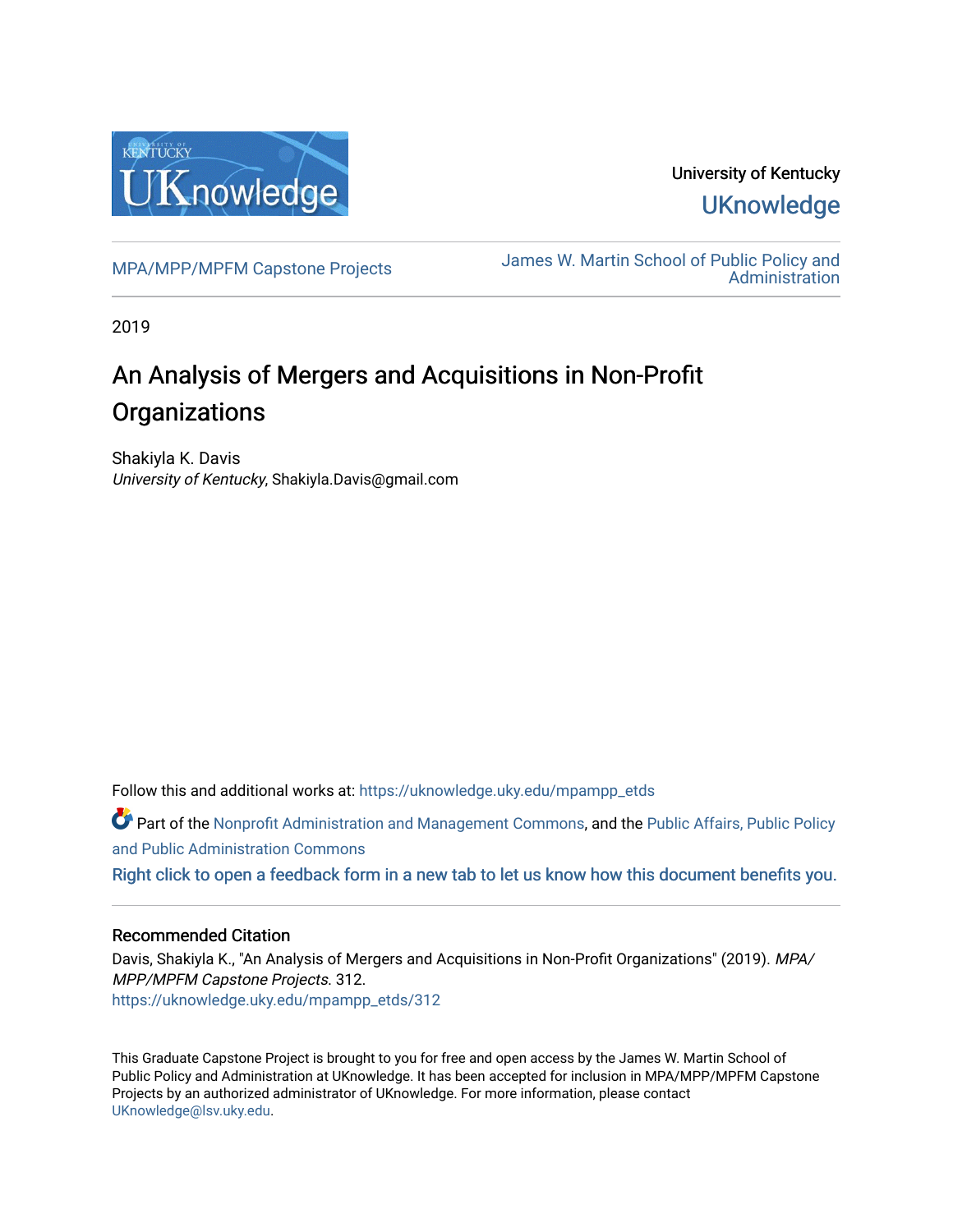An Analysis of Mergers and Acquisitions in Non-Profit Organizations

Shakiyla K. Davis

Martin School of Public Policy and Administration

University of Kentucky

Author Note

Correspondence concerning this publication should be addressed to

Shakiyla Davis (Shakiyla.Davis@gmail.com)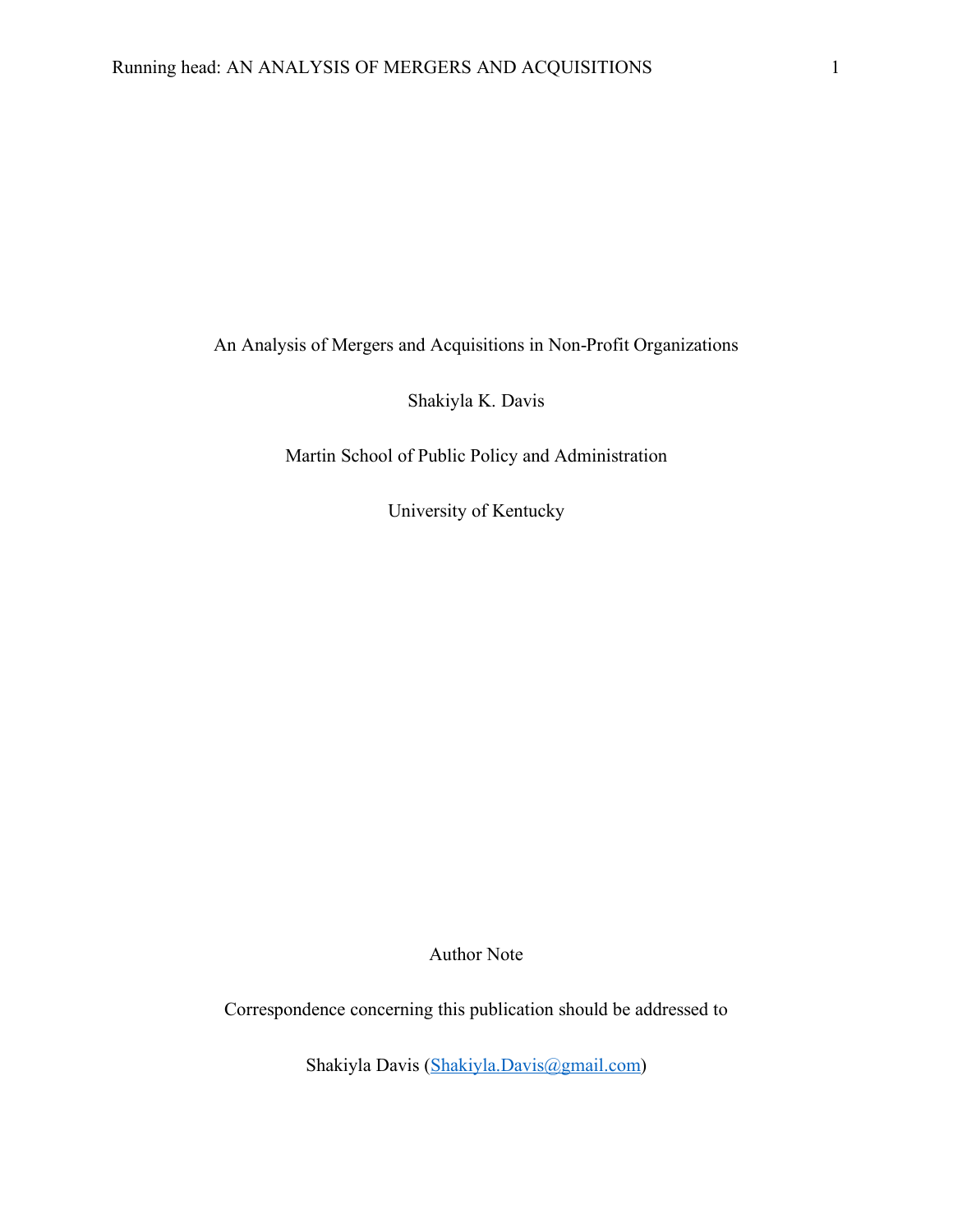# Abstract

This paper hypothesizes that poor planning of merger or acquisitions will lead to increased issues within the organization. To effectively examine the hypothesis, the paper provides an overview of mergers and acquisitions. The paper highlights the process and considerations of a merger and acquisition and uses examples to provide insight on successful and unsuccessful partnerships.

*Keywords: merger, acquisition, implementation, process improvement, nonprofit, not-for-profit*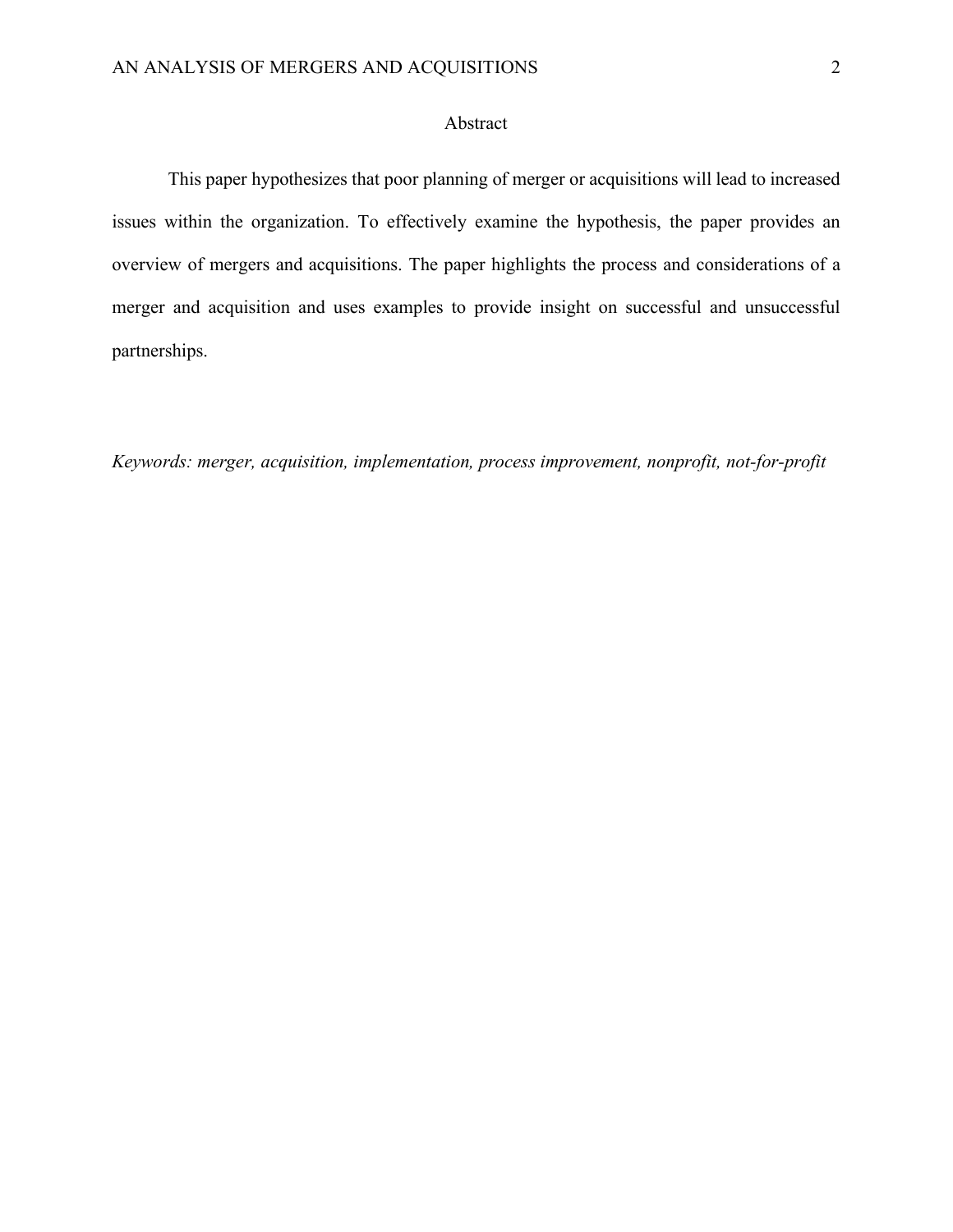### An Analysis of Mergers & Acquisitions in Non-Profit Organizations

Nonprofits are increasingly facing economic and operational issues that drive them to seek creative solutions to continue operating. The top economic issues faced by nonprofit organizations revolve around reduced federal and state funding and the threat of reductions in tax credits for philanthropists providing private donations (Foster, Cortez, & Smith Milway, 2009). The top operational issue faced by nonprofit organizations is the inability to expand services. These struggling organizations are turning towards mergers and acquisitions as a strategic solution.

It is important for organizations to consider the full spectrum of partnerships. The primary types of partnerships outside of mergers and acquisitions are collaborations, consolidations, and designations. The next section will provide descriptions of each type of partnership.

# **Types of Partnerships**

#### **Collaboration**

A collaboration includes partnerships involving two or more organizations in which the entities collaborate on a project(s) (La Piana & Harrington, 2008). Throughout the partnership all entities maintain organizational autonomy. An example of this type of partnership is the relationship between UK HealthCare and Shriners Hospital.

## **Consolidation**

A consolidation includes partnerships involving two or more organizations in which one or more items between the organization is combined to increase effectiveness or efficiency (La Piana & Harrington, 2008). Examples of items that could be combined between organizations include: co-management of a program or initiative or co-management of an administrative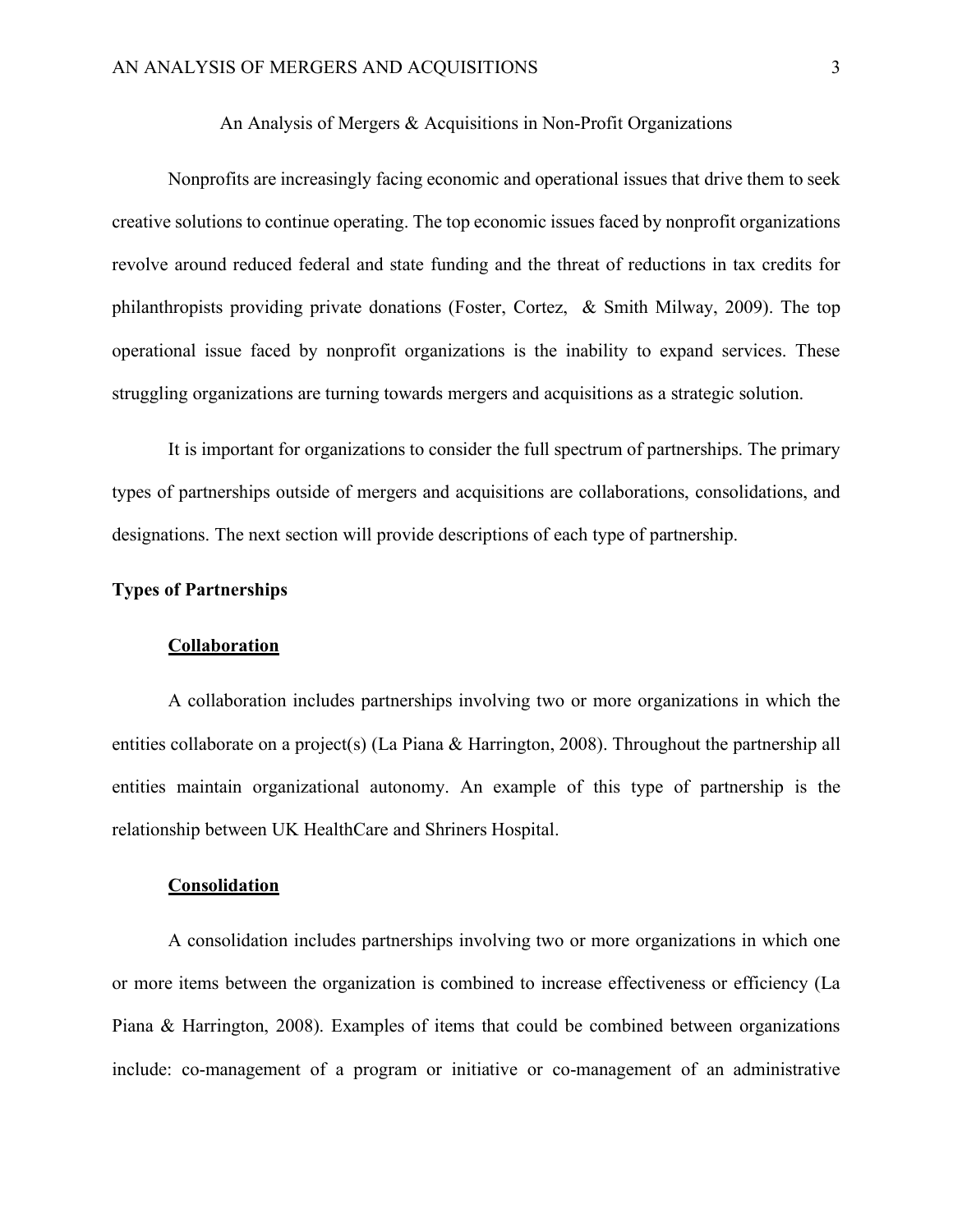function. Examples of this type of partnership is the relationship between UK HealthCare and Central Kentucky Management Services and the relationship between UK HealthCare Children's Hospital and Cincinnati Children's Heart Institute.

#### **Designation**

A designation includes partnerships involving two or more organizations in which one or more of the organizations is responsible for a program, initiative, or administrative function (La Piana & Harrington, 2008). Examples of this type of partnership is the relationship between University of Louisville and the University of Louisville Foundation.

## **Merger**

A merger is when two or more organizations are merged into one; this results in the creation of a new organization where all functions are combined (La Piana & Harrington, 2008). An example of this type of partnership is the merger of Seguin Services and the United Cerebral Palsy Association for Greater Chicago.

# **Acquisition**

An acquisition is the absorption of one or more organizations into another; this provides the acquirer with all assets and liabilities of the absorbed (La Piana & Harrington, 2008). An example of this type of partnership is acquisition of Parent Connection by Arizona Children's Association.

When determining which partnership an organization should continue with it is important for all entities to understand that each relationship may or may not affect the level of authority of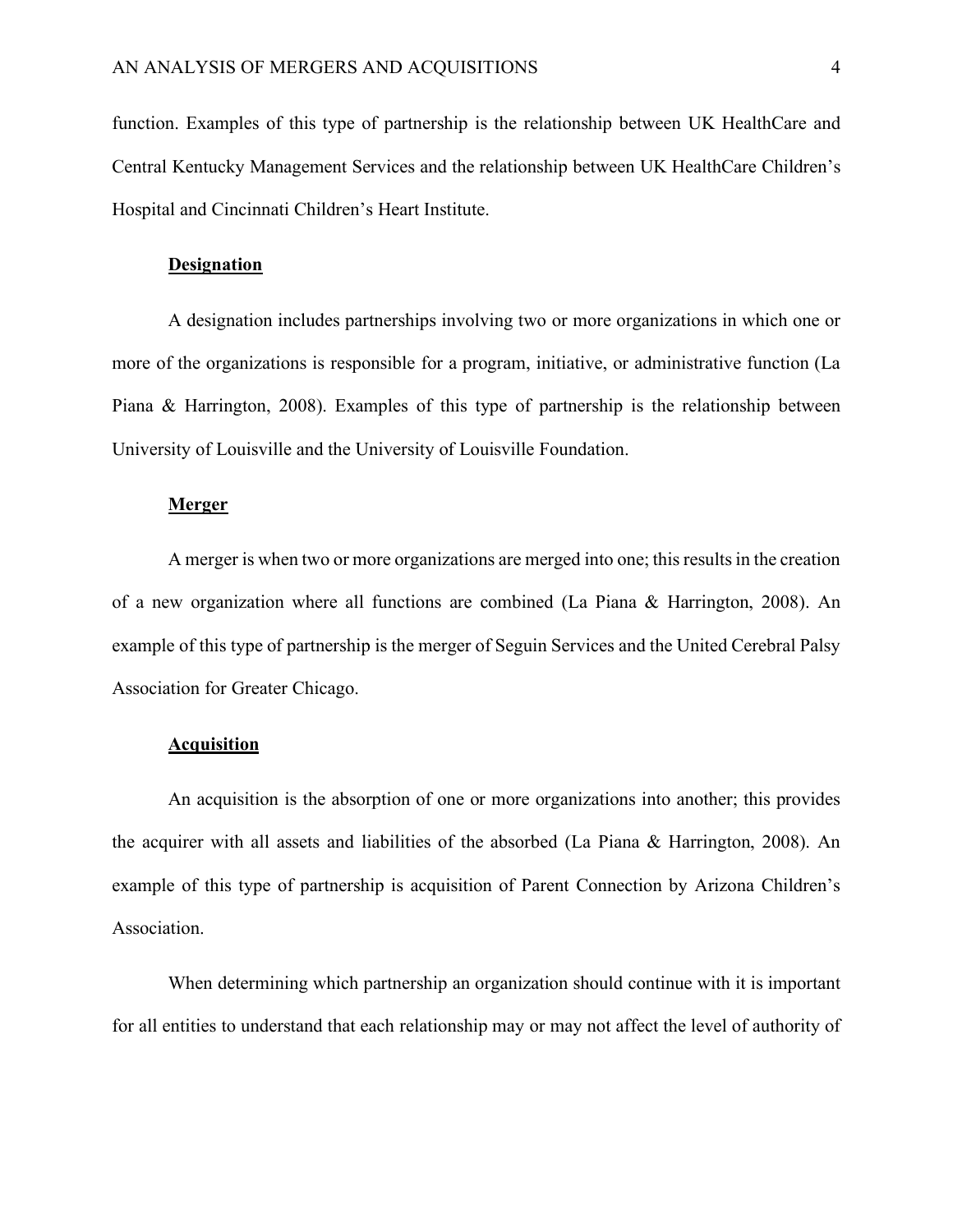each organization involved. Figure 1 illustrates the relationship between the type of partnership and the level authority (La Piana & Harrington, 2008).





# **Mergers and Acquisitions**

While there are many different types of partnerships, mergers and acquisitions are becoming the most popular amongst the for-profit and not-for-profit communities. This type of partnership is sought as a solution to funding threats and the need to expand services. In continuing with this partnership, nonprofit organizations must realize that poor planning of a potential merger or acquisition may lead to increased issues within the organization. This paper hypothesizes that poor planning of merger or acquisitions will lead to increased issues within the organization.

Successful leaders of mergers and/ acquisitions estimate that the average length of time for this type of partnership to be fully implemented is 15 to 28 months (Butzen, 2009). Given the time it takes to implement this type of partnership, leaders of nonprofit organizations must think of these strategies as quality improvement tools that are meant to be carefully analyzed. To ensure all elements of the strategy are fully realized, the interested organization should go through three organized phases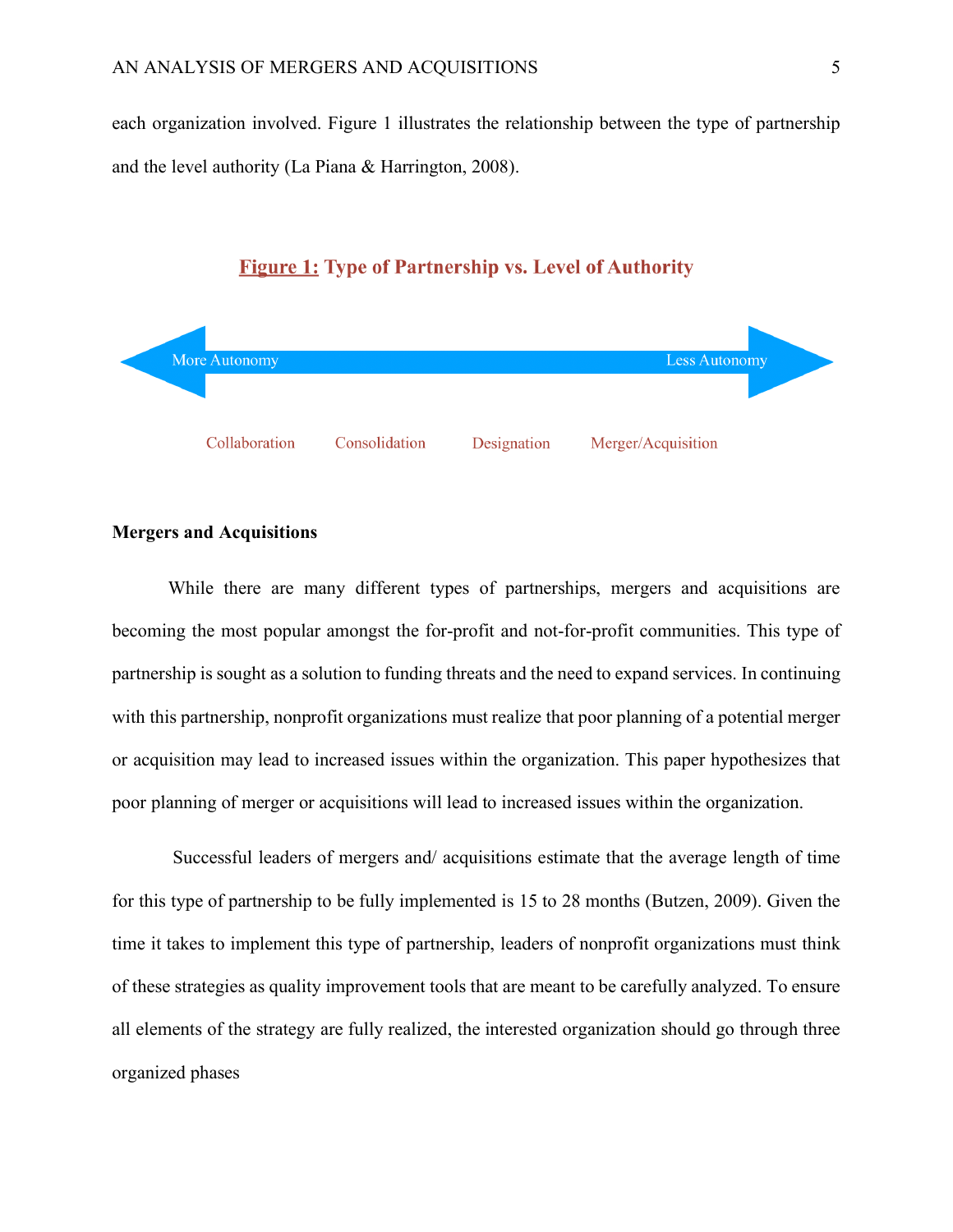- 1. Plan
- 2. Implement
- 3. Monitor

### **Plan, Implement, and Monitor**

# **Phase 1: Plan**

The first phase of a strategic merger and acquisition is to plan. The planning phase allows both organizations the ability to complete internal and external research, determine what type of merger and/ acquisition will be sought, negotiate details of the new relationship, and develop plans to efficiently implement and monitor the new partnership. This phase is most important as it lays the foundation for the other phases of the strategy. The planning phase will aid in determining if the organization of interest is a good fit.

The first step of the planning phase is to develop a taskforce. All implementation strategies need a leadership team; by designating employees to lead the process, both organizations are ensured that the process is appropriately led. The taskforce should be developed once leadership (of the interested organization) has approved the investigation of a merger and/ acquisition.

The taskforce should include diverse employees from all levels throughout the interested organization. According to Harvard Business Review's *Why Diverse Teams Are Smarter,* "diverse teams are more likely to constantly reexamine facts and remain objective" (Rock & Grant, 2016). When examining information provided by both organizations, it will be important to have a diverse team that is able to digest information and make decisions that aren't swayed by groupthink behavior which might otherwise be seen in less diverse teams. In addition to ensuring information is examined in a thoughtful manner, proper representation of the organization will ensure decisions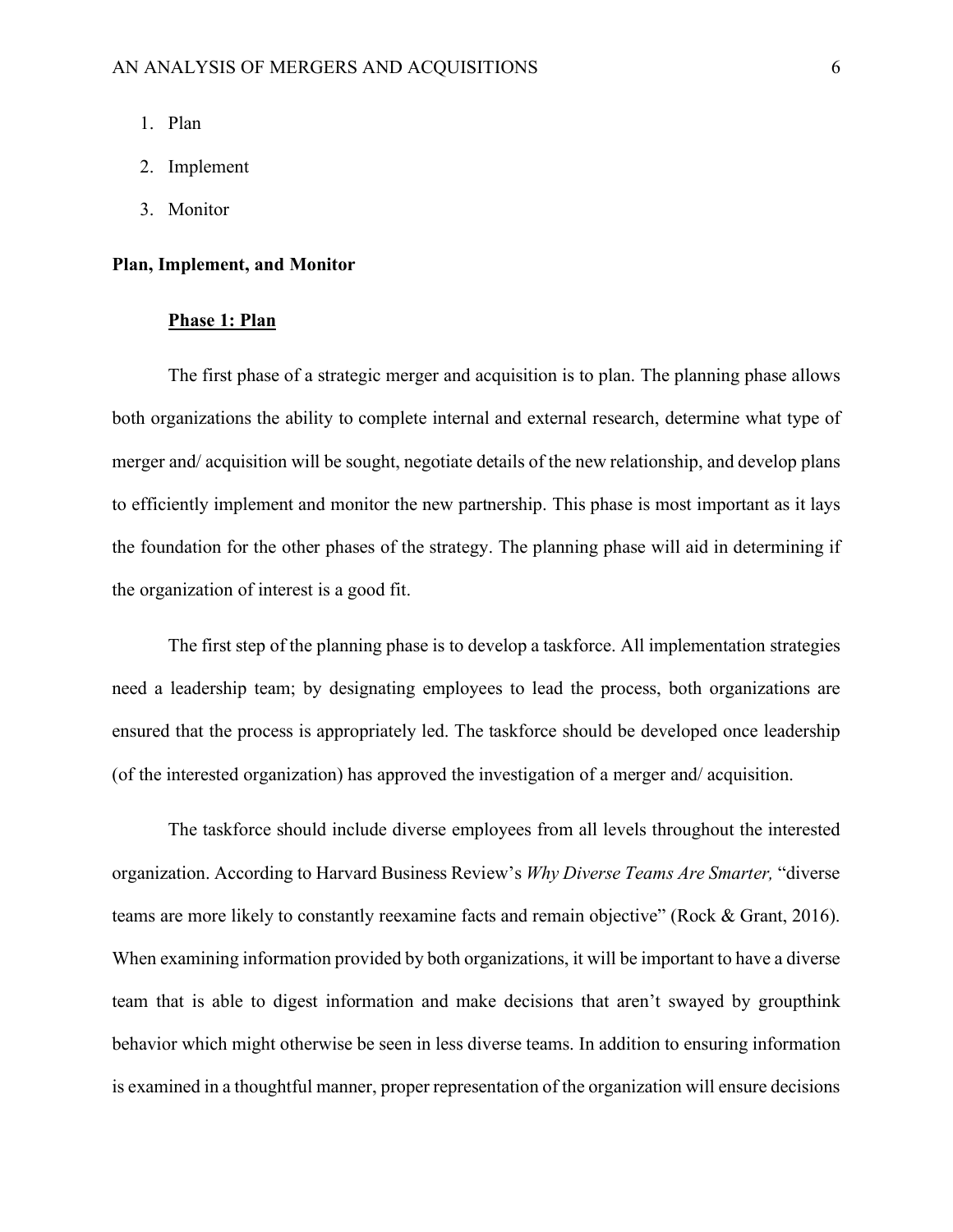made about the new partnership include those from leadership, management, and lower levels of the organization.

The second step of the planning phase is to complete preliminary research on the organization of interest. When completing preliminary research the taskforce should look for the following:

- Mission, values, and vision statements
- Financial, audit, and operational reports
- Public relations and marketing tools used
- Publicly available articles that discredit and/ credit the organization

The taskforce should review the mission, values, vision statements. The mission statement "…describe[s] the essential what and why for an organization – what it intends to do and why that matters" (Fawcett, 2018). The value statement defines core values of the organization which should reflect top priorities and expectations from employees. The vision statement defines attainable goals of the organization**.** Examining these statements will immediately provide the taskforce insight on if the organization of interest aligns with their organization or has the potential to align.

The taskforce should review financial, audit, and operational reports. The financial reports will provide the taskforce with an idea of how diverse the organization's funds are and a clear understanding of the organization's spending habits. These reports will also communicate information related to pension plan administration and options. The audit reports will provide the taskforce with an understanding of areas of weakness and strength; having historical audit reports will allow the taskforce the ability to see if previous auditor recommendations have been adopted.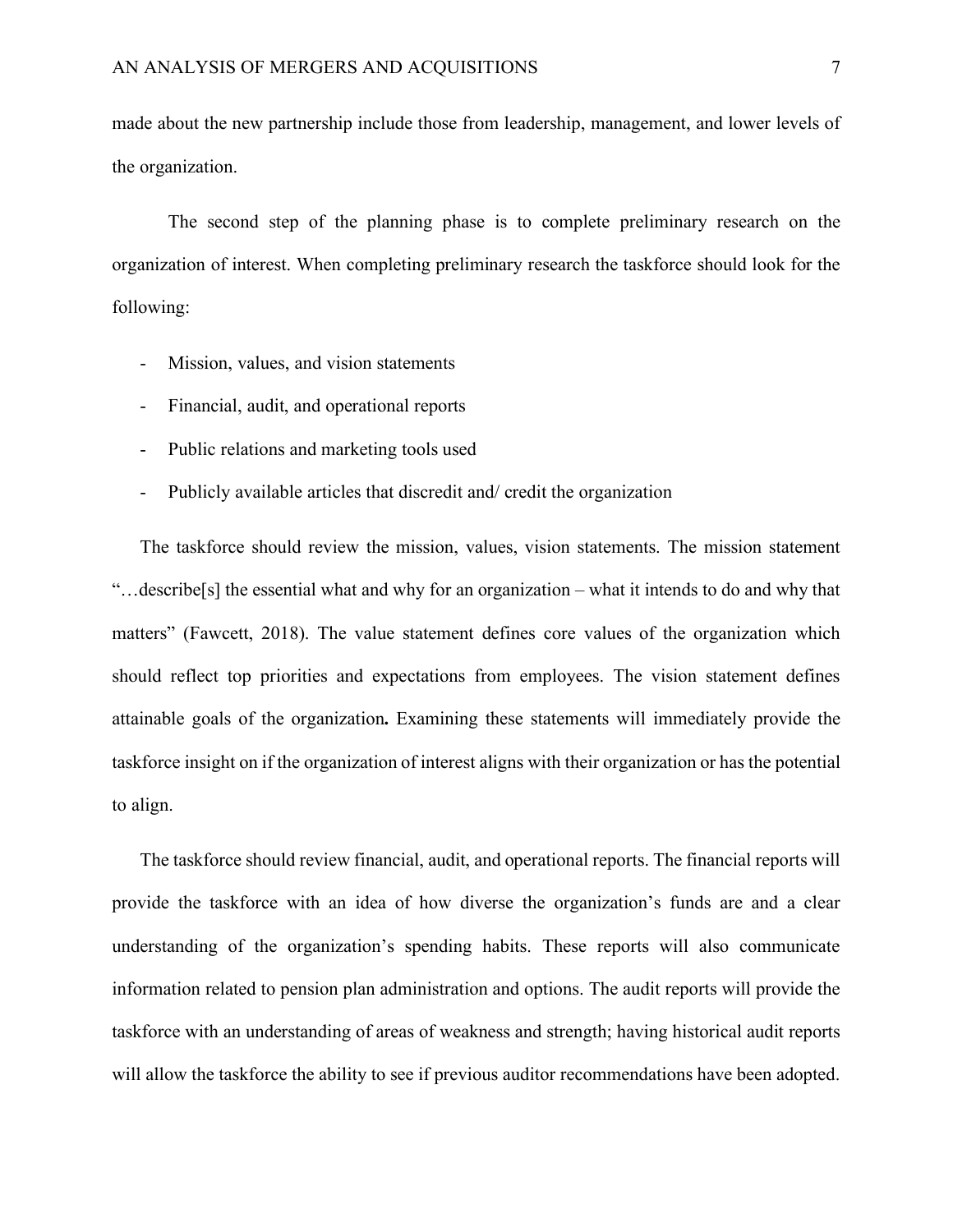Operational reports include standard operating procedures and outcome data. Standard operating procedures will allow the taskforce to understand what is expected of the employees. Outcome data will provide the taskforce with an understanding on if the organization is reaching its shortand long-term goals, client statistics, and basic employee statistics.

Following the statements and reports, other important elements include how the organization communicates to the public and news or scholarly articles that either discredit or credit the organization of interest. Both elements will aid the taskforce in understanding basic information related to organization's brand, reputation, and public identity. While the interested organization may not be focused on the popularity of the organization of interest, they may raise concerns if the organization doesn't have a prominent image in the community that is recognized by its intended audience.

The third step of the planning phase is the completion of internal research. It is essential that the taskforce analyzes its own organization to determine if the organization is prepared to engage in a merger or acquisition partnership. Items that should be examined include style of leadership, organizational culture, legal issues, ongoing implementations, and reserve/project funding. It is important that the interested organization has solid leadership with a leadership style that compliments the organization of interest. Organizational culture within the interested organization should also be reviewed; internal issues relating to organizational culture may lead to an increase of employees not complying during the implementation phase. Legal issues, ongoing implementations, and reserve/project funding issues will impact the interested organization's ability to move forward with the partnership or may extend timelines.

The fourth step of the planning phase is discussions with both parties' governing body and leadership members. In-person discussions will allow all parties the ability to talk through major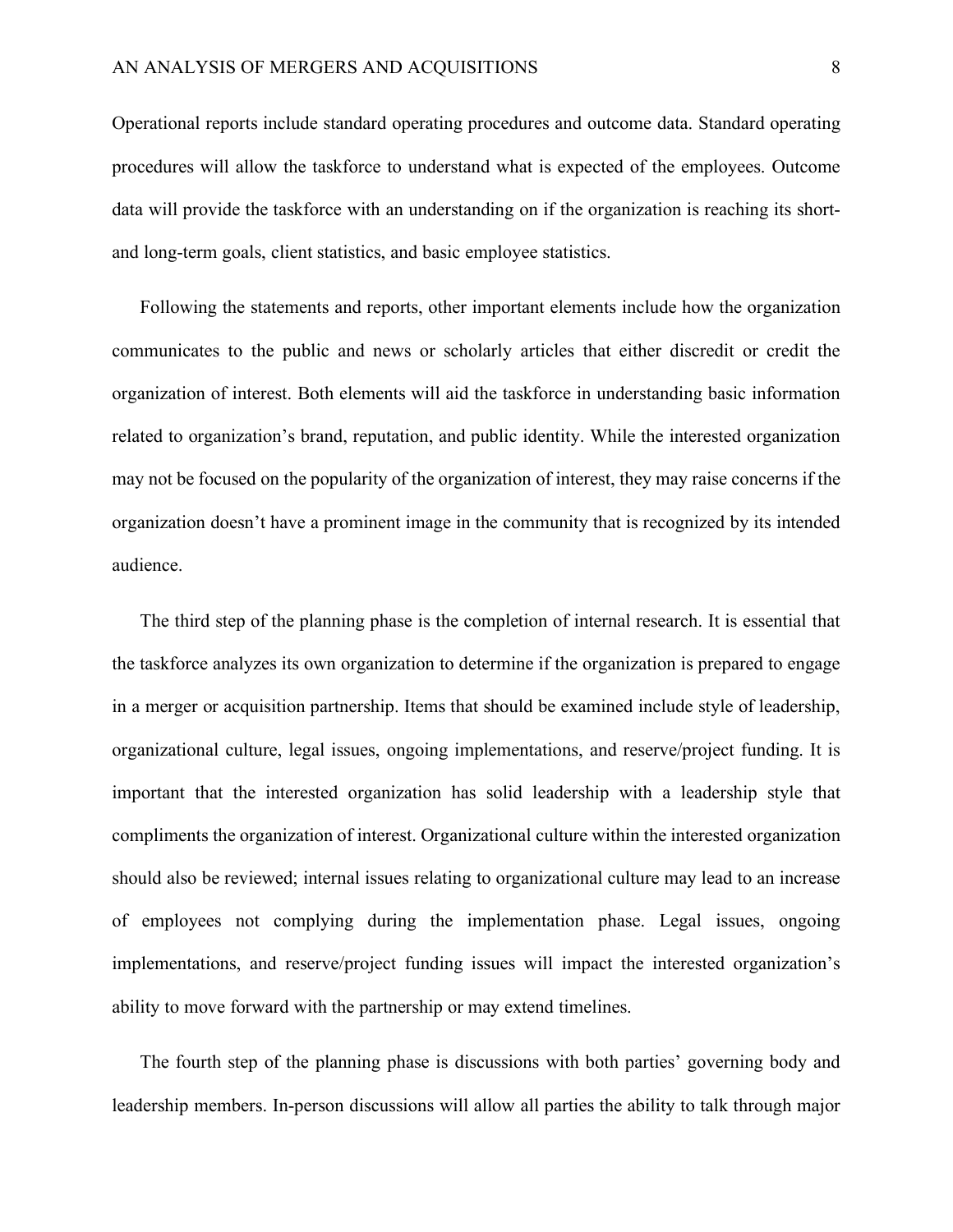areas of concern and ask questions. These discussions will also allow parties to share their ideas of the advantages and disadvantages of the potential partnership.

The fifth step of the planning phase is additional research on the organization of interest. Once the discussions have occurred, the taskforce should have access to more documents which should be examined. During this step, the taskforce should consult with their legal counsel to ensure legal jargon is interpreted correctly and to be advised on questions regarding legal matters. This will help the taskforce to fully realize any legal issues and other potential issues that may impact the perceived benefits of the partnership.

The sixth step of the planning phase is monitored and documented negotiation. During this step legal counsel from both parties should be present. Leadership members of both parties should be present to negotiate and complete final documents to be submitted to governmental offices.

The seventh step of the planning phase is the development of implementation and monitoring processes and schedules. During this phase the taskforce should develop a comprehensive and realistic plan for implementation and monitoring of the new partnership. This plan should be reviewed multiple times and should be vetted through both leadership teams.

The final step of the planning phase is communication to employees of the intent to implement the merger and/ acquisition strategy. The taskforce needs to ensure a communication plan is in place to ensure employees are aware of the new partnership. Forums need to be considered to allow employees the ability to ask questions. These forums will also include employees in the process which may increase their acceptance of the partnership.

#### **Phase 2: Implement**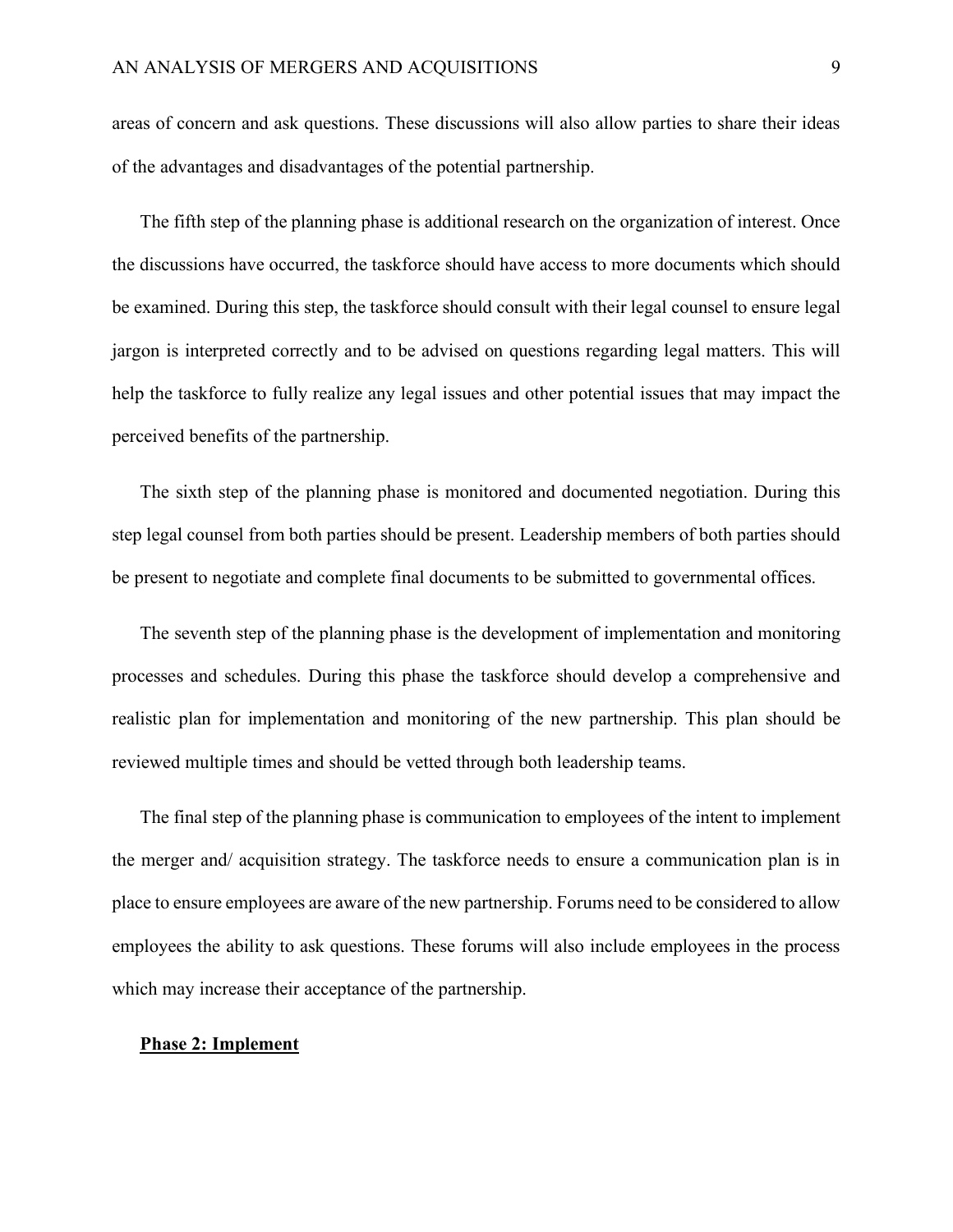During this phase, the taskforce leads the implementation of the new partnership. Depending on the size of the implementation, the taskforce will move forward with hiring a temporary project manager who shall monitor the project budget, construction, and/ office movement.

#### **Phase 3: Monitor**

Throughout and after the implementation, the taskforce (and the project manager) shall monitor the implementation. Items that should be monitored include expenditures, timelines, and organizational culture. Throughout this phase it is also important for the taskforce to consult with an internal or external auditor to ensure new policies and procedures are being followed by new and existing employees. Any signs of unwillingness to follow new policies and procedures may be the result of organizational culture or communication issues which should be addressed during this phase.

#### **Major Concerns**

While mergers and/ acquisitions are becoming popular among the nonprofit community, there are many concerns associated when engaging in these types of partnerships. Major concerns may be found in the following areas: impact on staff, organizational culture, personal disillusionment, and autonomy.

# *Impact on Staff*

Due to the size of staff in comparison of the taskforce, leadership team, and governing body, the staff will impact the partnership. According to Giffords and Dina, staff left out of the partnership process will have negative views of the partnership and the process (2003). It is crucial that staff be included in the process as it will provide staff with the ample time needed to accept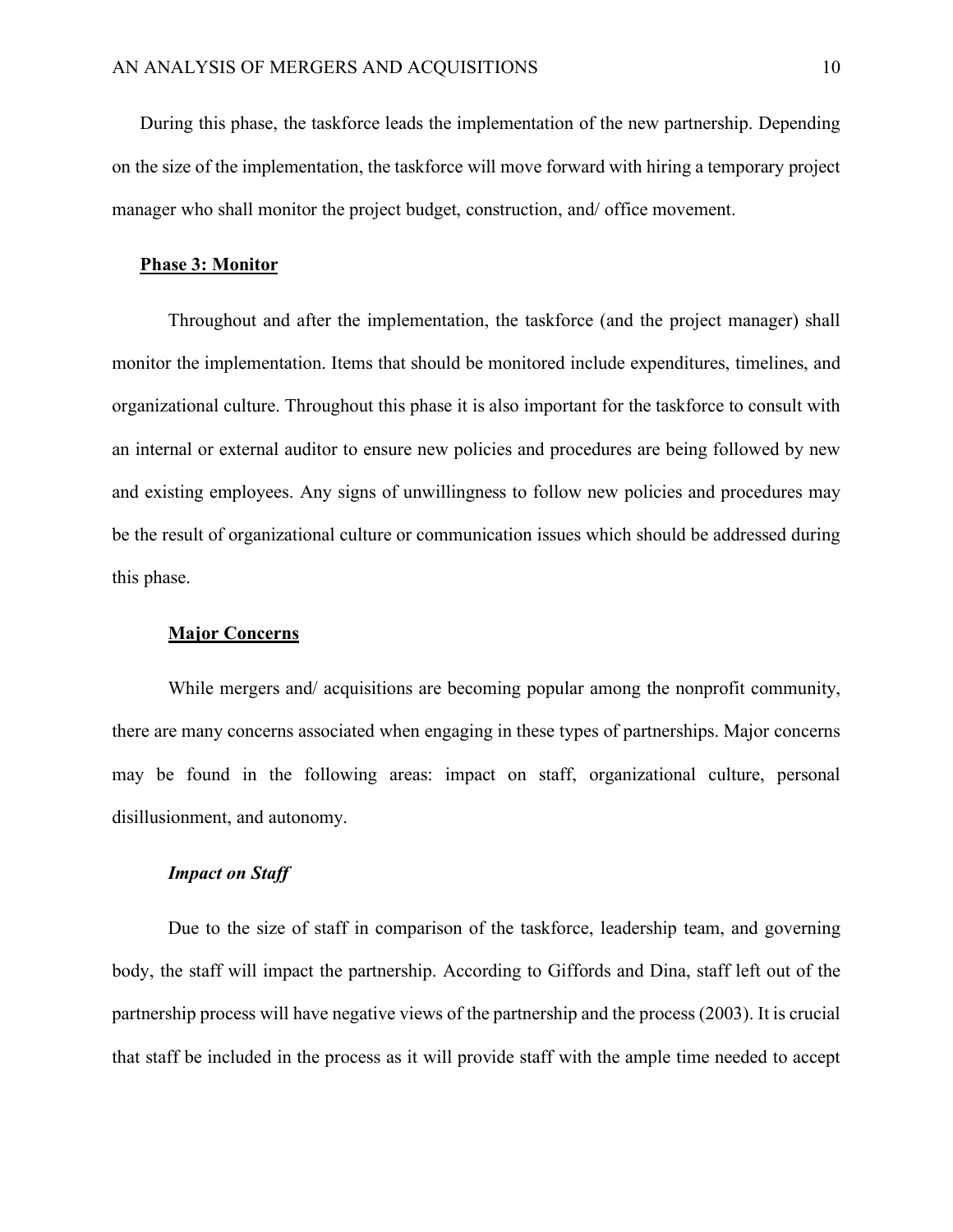the new partnership and may improve organizational culture as staff are included in a major process.

### *Organizational Culture*

Organizational culture is an important determinant in understanding if an organization will mesh well with another. The organizational culture of an entity will be realized before, during, and after the partnership. Giffords and Dina note that "…it is important to understand the concept of culture in order to develop a deeper awareness of how culture determines individual and social behavior within organizations" (2003, p.74). Combining organizations that are not culturally fit will inevitably end in an unsuccessful merger or acquisition. This is due to fundamental differences among employees hindering implementation of goals (Giffords & Dina, 2003).

## *Personal Disillusionment*

The level of success of a merger and/ acquisition will affect the leadership team and those involved in the daily process. Unsuccessful mergers and acquisitions may lead to personal disillusionment. Gabriel and Marian note that "failure to achieve economic stability and financial gains […] can lead executives and staff to leave the organization" (2017, p. 442). The disappointment of the leadership team and those involved accelerate the failure of the partnership (Gabriel & Marian, 2017).

### *Autonomy*

Autonomy is a major component that impacts all employees and governing bodies. The shift of control of certain functions or programs may result in personnel layoffs or changes. While some mergers and acquisitions maintain the identity of the acquired/merged, others choose to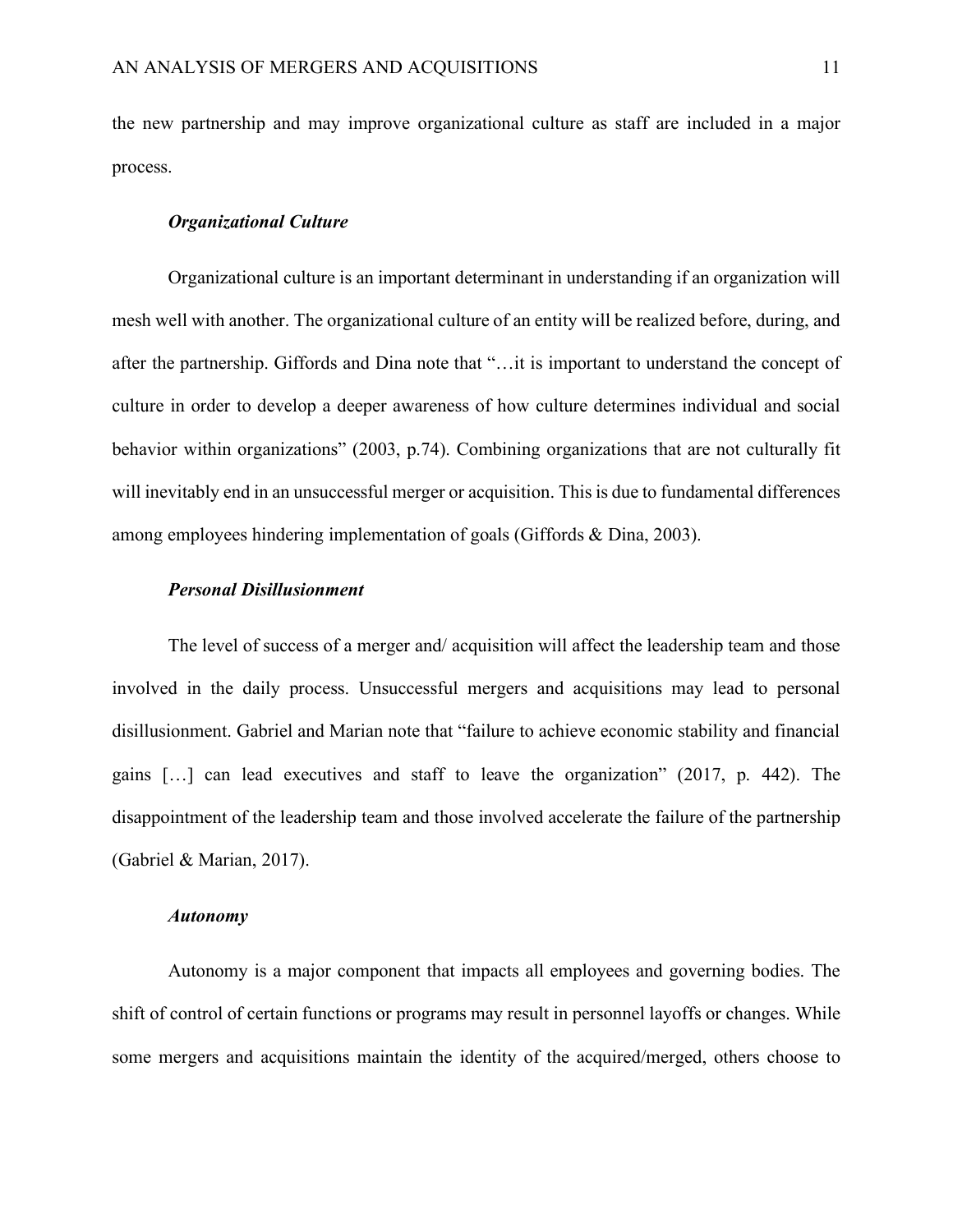integrate the organization within its brand or rebrand the organization as an initiative. This shift in autonomy may cause employees to leave or directors of the acquired/merged to feel powerless.

## **Examples**

To understand how planning may affect a merger and/ acquisition strategy, three examples of partnerships are being examined. The first example is of a nonprofit merger between two nonprofit organizations. The second is an example of an acquisition of organizations. The third is an example of a merger and/ acquisition that was unsuccessful.

# **Example 1: Seguin Services & the United Cerebral Palsy Association for Greater Chicago**

Seguin Services and the United Cerebral Palsy Association for Greater Chicago (UCP) merged to create the United Cerebral Palsy Seguin for Chicago. The two organizations merged to expand their capabilities; Seguin Services had key advantages in facilities, while UCP had key industry advantages in technology (Haider, 2017). The outcomes includes the organizations being able to "…achieve greater organizational strength and industry growth…" (Haider, 2017). In this example the leadership team of both organizations effectively identified key components that would enhance the ability of the organizations to build on their strengths; this is achieved through constant communication between both organizations and the development of preliminary trust and partnership to ensure both parties are successful in the end.

# **Example 2: Arizona Children's Association & Others**

Arizona Children's Association (AzCa) acquired Parent Connection (1999), Child Haven (2000), Las Familias (2002), Golden Gate Community Center (2004), New Directions Institute for Infant Brain Development (2006), and Southern Arizona Center Against Sexual Assault (2008).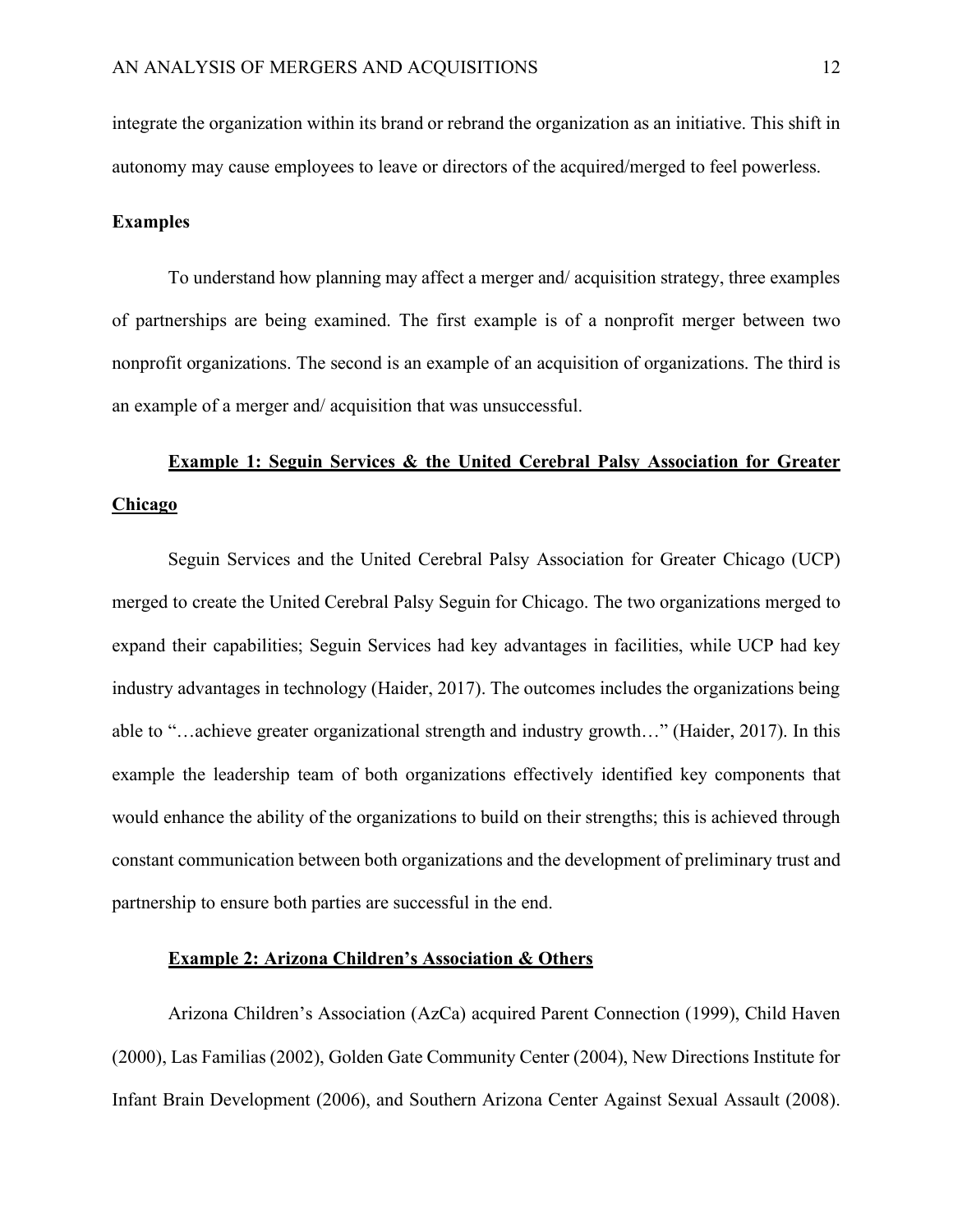The organization acquired the six different organizations to improve service outcomes (Butzen, 2009). The outcomes includes the organizations being able to maintain their identities within AzCa; each organization is a division of AzCa; each organization has two to four seats on the AzCa board; and the total annual budget of AzCa grew from \$4.5M to \$40M (Butzen, 2009). In this example, AzCa recognized the need to maintain public identity to ensure the acquired organizations were able to maintain and build on their success. This approach positively affected the organizational culture within the organization as the structure of the acquired organizations weren't manipulated. See the Addendum for more details on this example.

# **Example 3: Arizona Children's Association & Child and Family Resources**

Arizona Children's Association sought to merge with Child and Family Resources. The organization failed to merge with Child and Family Resources due to internal issues; the new CEO of AzCa presented that the merger would be viable and the leadership team as well as the board of AzCa disagreed with claims. The board of AzCa ended the investigation of the merger. The outcomes included reduced trust amongst the board, leadership team, and the CEO and the subsequent resignation of the CEO (which may or may not be directly related to the failed attempt at the merger). In this example, personal disillusionment might have occurred due to the inability to implement a major change within an organization. See the Addendum for more details on this example.

# **Evaluation of Examples**

In evaluating mergers and acquisitions, most parties who pursue mergers and/ acquisitions are limited because of their lack of planning (Haider, 2017). In the examples noted in this paper, it is evident that the initial planning by organizations is a determinant in the level of success in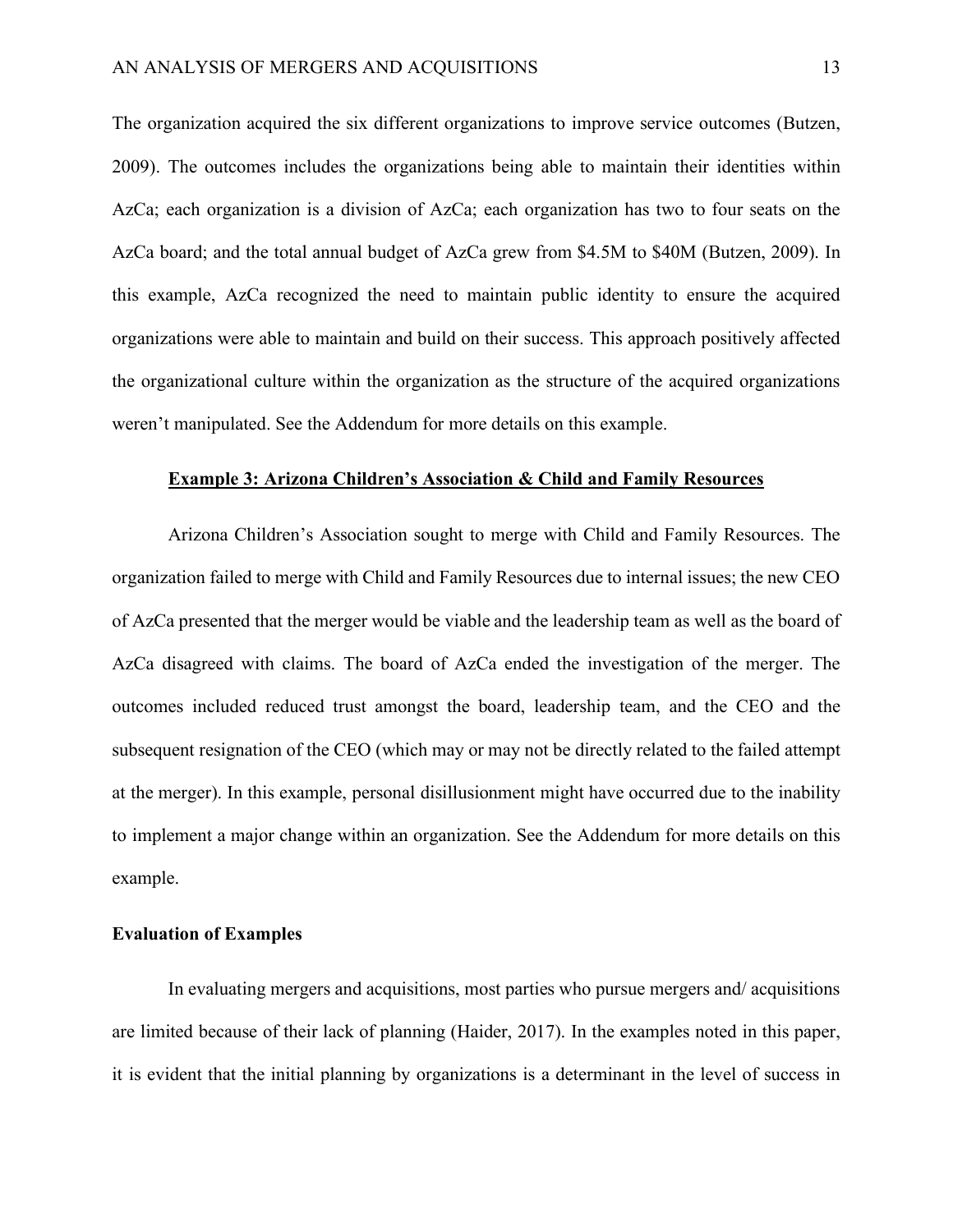mergers and acquisitions. Arizona Children's Association (pre-new CEO) carefully acquired one organization at a time rather than acquiring all at once. Seguin Services and the United Cerebral Palsy Association for Greater Chicago identified key advantages that would enhance both organizations. Arizona Children's Association (with new CEO) was unable to effectively plan due to internal issues which ultimately suggested that the organization needed to improve internally prior to partnering with another organization.

# **Conclusion**

In understanding mergers and acquisitions, it is important to carefully plan out the process to ensure all advantages and disadvantages are accounted for. In addition to this interested organizations must understand that their internal environments must be examined to ensure they are well equipped to merge with another organization. The lack of planning may not immediately negatively affect the organizations, but may cause issues throughout the phases of the merger and acquisition process.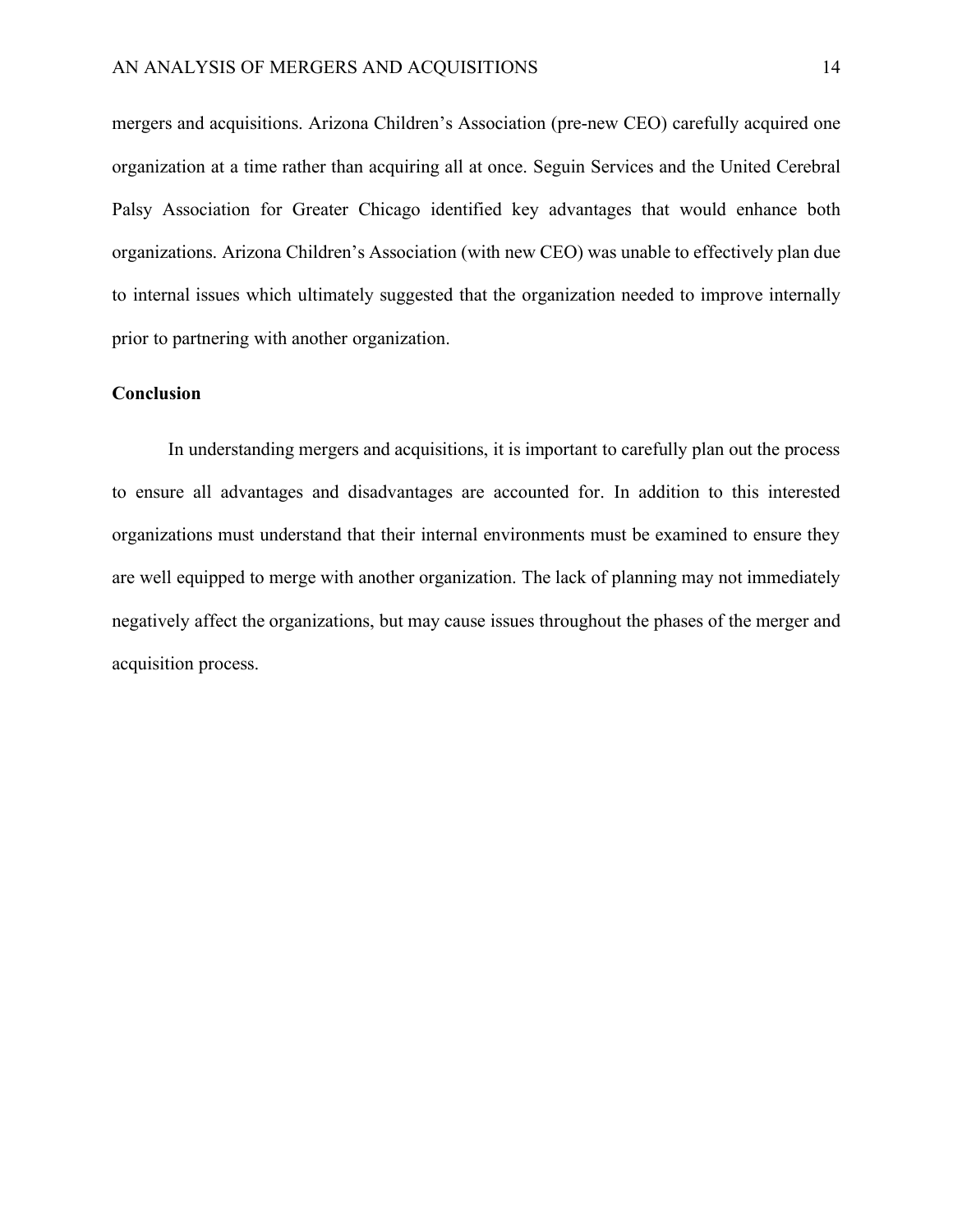#### References

Arizona's Children Association. (n.d.) Retrieved from https://www.arizonaschildren.org/

- Arizona's Children Association in Touch. (15 December 2011). AzCa announces the formation of the fred chaffee center for excellence in prevention services. *Arizona's Children Association in Touch.* Retrieved from http://arizonaschildren.blogspot.com/2011/12/azcaannounces-formation-of-fred.html
- Bamford, I., Shirai, S., Adams, A., Kwak, K. (2013). Nonprofit mergers: Five keys to unlocking value. *Deloitte M&A Institute.* Retrieved from https://www2.deloitte.com/us/en/pages/operations/articles/nonprofit-mergers-five-keysto-unlocking-value.html
- Benton, A.D. & Austin, M.J. (2010). Managing nonprofit mergers: The challenges facing human service organizations. *Administration in Social Work, 34*(5), 458-479
- Butzen, J. (12 December 2009). An example of strategic mergers in the nonprofit sector: Arizona children's association. *Stanford Social Innovation Review.* Retrieved from https://ssir.org/articles/entry/an\_example\_of\_strategic\_mergers\_in\_the\_nonprofit\_sector\_ arizona\_childrens\_a#
- Fawcett, S. (13 August 2018). Make time to evaluate your mission, vision statements. *Nonprofit Communications Report, 16*(9). Retrieved from https://onlinelibrary-wileycom.ezproxy.uky.edu/doi/full/10.1002/npcr.31011
- Foster, W., Cortez, A., Smith Milway, K. (11 December 2008). Nonprofit m&a: Getting the strategy right. *The Bridgespan Group*. Retrieved from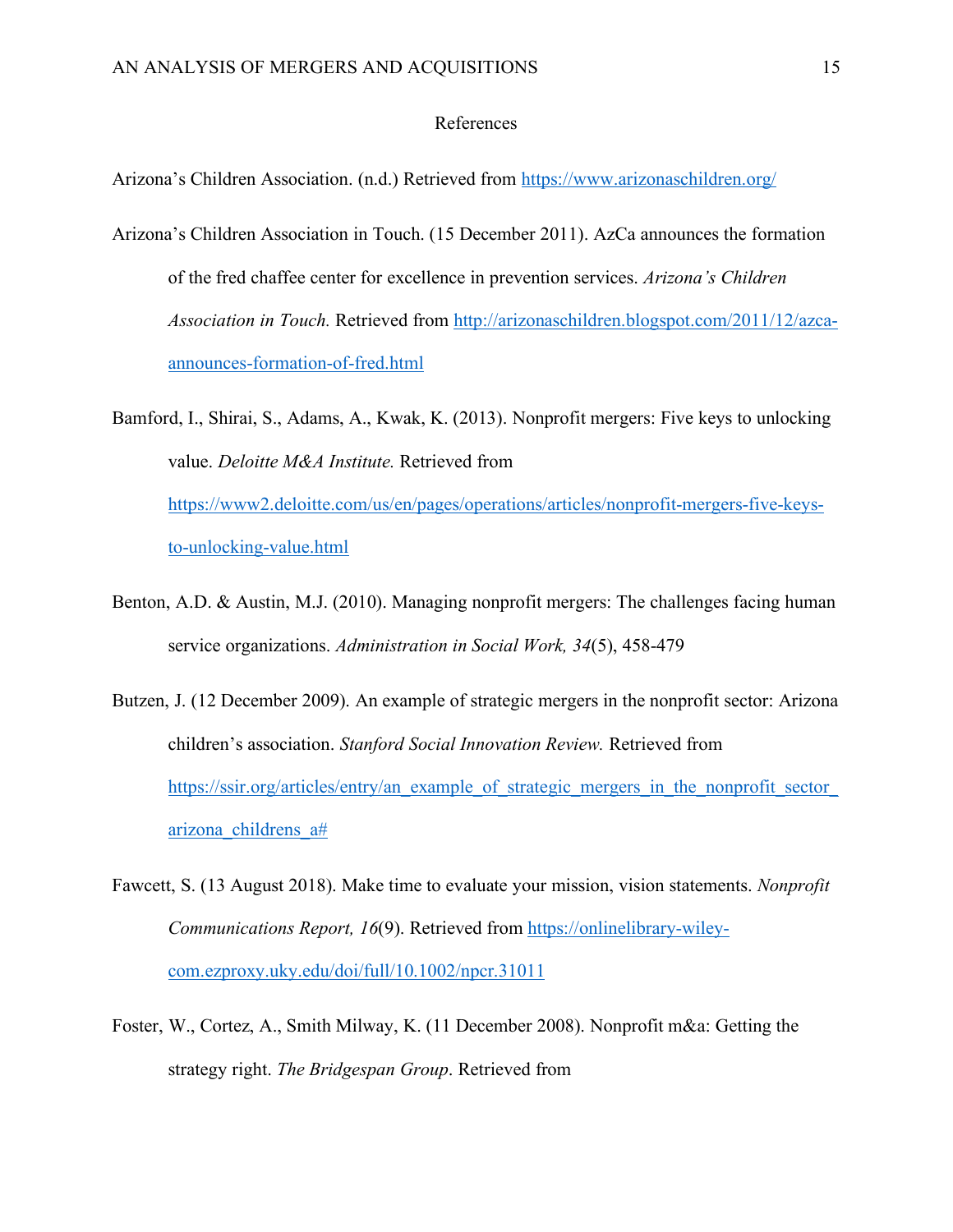https://www.bridgespan.org/getdoc/0a555d9d-2f7b-4a86-b69c-cccfb78ffd21/nonprofitm-a-getting-the-strategy-right

- Foster, W., Cortez, A., & Smith Milway, K. (25 February 2009). Nonprofit mergers and acquisitions: More than a tool for tough times. *The Bridgespan Group.* Retrieved from https://www.bridgespan.org/insights/library/mergers-and-collaborations/nonprofitmergers-and-acquisitions-more-than-a-tooand https://www.kauainetwork.org/wpcontent/uploads/2010/02/Nonprofit\_Mergers\_and\_Acquisitions1.pdf
- Gabriel, C. & Marian, A.G. (2017). A qualitative research of mergers in non-profit sector. *Ovidus University Annals, Economic Sciences Series, xvii*(1), 439-444
- Giffords, E.D. & Dina, R.P. (2003). Changing organizational cultures: The challenge in forging successful mergers. *Administration in Social Work, 21*(1), 69-81
- Haider, D. (11 January 2017). Nonprofit mergers: New study sees strategy and success. *Nonprofit Quarterly.* Retrieved from https://nonprofitquarterly.org/nonprofit-mergerslook-contexts-indicators-success/
- Haider, D. (2 March 2017). Nonprofit mergers that work. *Stanford Social Innovation Review.*  Retrieved from https://ssir.org/articles/entry/nonprofit\_mergers\_that\_work
- Iacobelli, J. ( January 2015). Evaluating the nonprofit ceo's performance. *In Business Greater Phoenix*. Retrieved from http://inbusinessphx.com/in-business/evaluating-nonprofit-ceosperformance#.XThczHspBlc
- La Piana, D. & Harrington, R. (2008). *The nonprofit mergers workbook: The leader's guide to considering, negotiating, and executing a merger.* Saint Paul, MN: Fieldstone Alliance.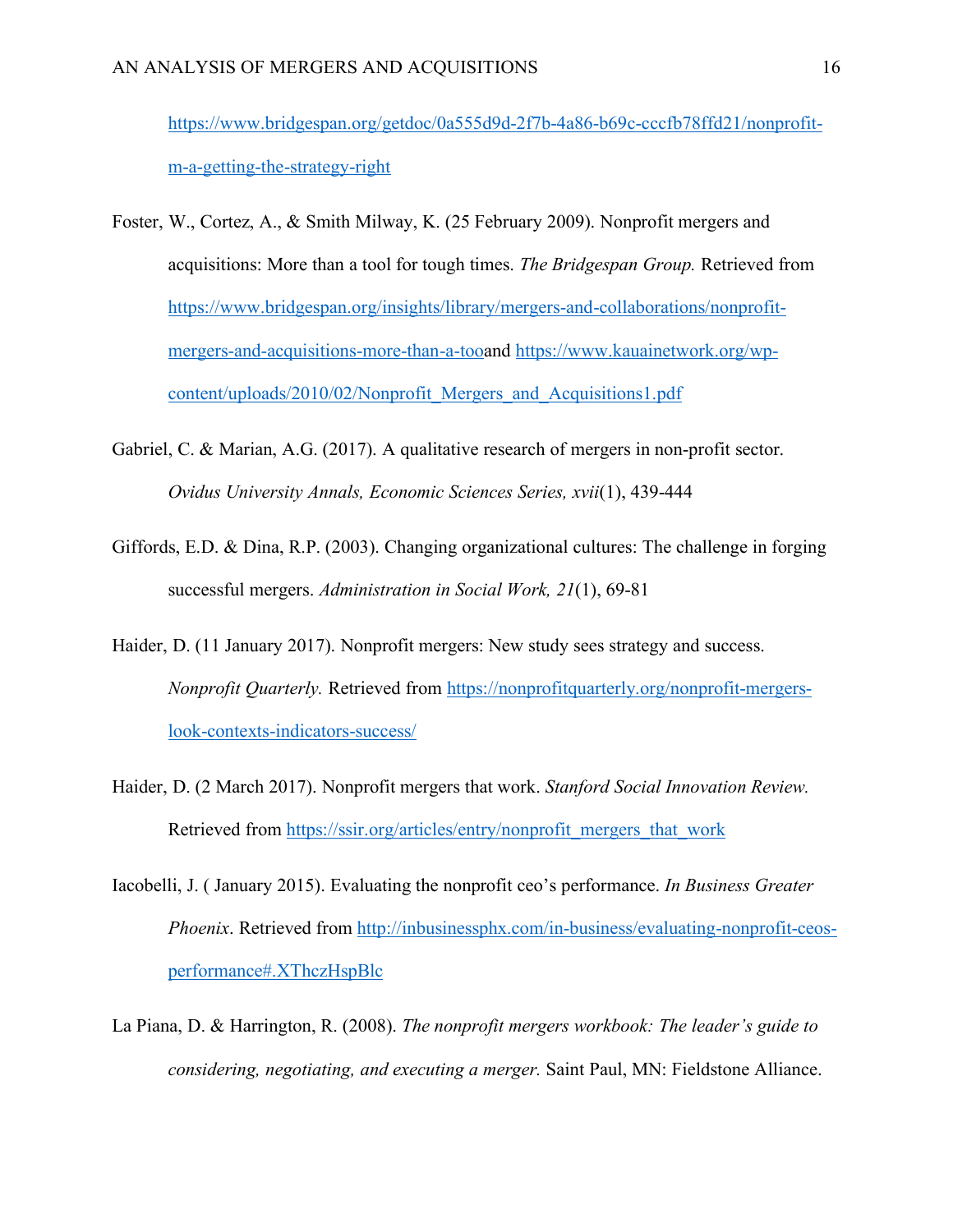Rock, D. & Grant, H. (4 November 2016). Why diverse teams are smarter. *Harvard Business Review.* Retrieved from https://hbr.org/2016/11/why-diverse-teams-are-smarter

Smith Milway, K., Orozco, M., & Botero, C. (2014). Why nonprofit mergers continue to lag. *Stanford Social Innovation Review.* Retrieved from

https://ssir.org/articles/entry/why\_nonprofit\_mergers\_continue\_to\_lag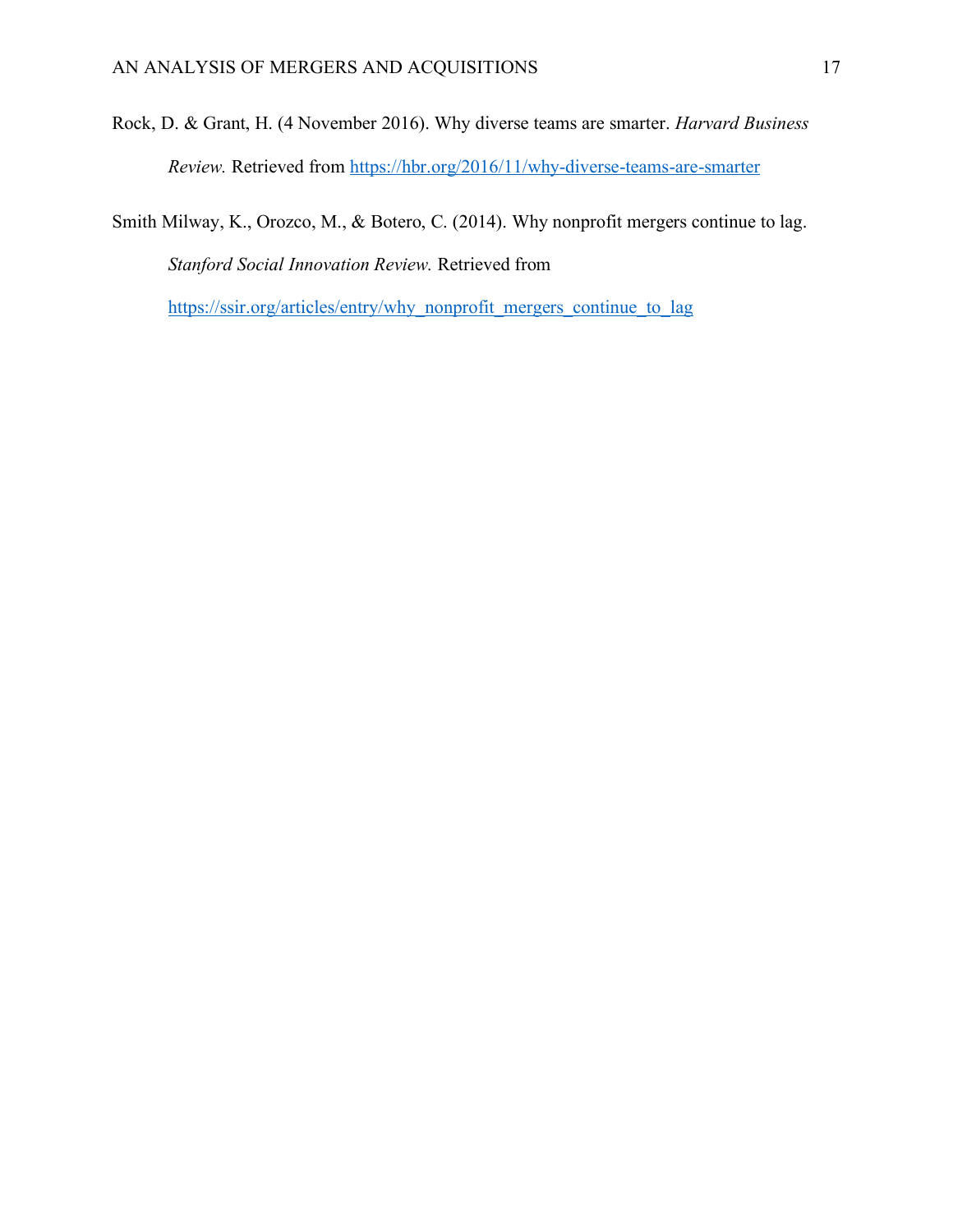#### **Addendum**

The Arizona Children's Association (AzCa) has remained the top servicer of Arizona in providing children and family health and mental services. Originally established to provide a home to orphaned and neglected children, the once Arizona Children's Home Association, expanded in scope over a 20-year period to better reach its mission to protect children, empower youth, and strengthen families.

Shortly after its inception, AzCa began making strides to better serve its community. In 1926, the organization increased its capacity to provide medical attention to children. In 1941, AzCa expanded to provide educational services. Soon after, the Association began providing regional services to the state of Arizona (Arizona Children's Association, n.d.).

In the 1992, AzCa brought on Fred Chaffee as Executive Director – soon he would serve as President and Chief Executive Officer. Chaffee sought the opportunity to work with community agencies and focused on turning AzCa into an organization that provided prevention services (Arizona's Children Association in Touch, 2011). He quickly realized the limitations of his organization – once citing that AzCa "[…] didn't have the brand awareness; the contacts nor the contracts in [certain service] areas" (Foster, Cortez, Smith-Milway, 2009). Once Chaffee realized the limitations that existed, he moved to acquire organizations to ensure AzCa could protect kids and preserve families.

## **The Successful Acquisitions**

Chaffee believed an expansion strategy should be implemented at AzCa. He noted, "[…] the idea was to buy an existing entity that had good brand awareness, good funding sources and the people in place at a level that was relatively small but upon which we could build" (Foster,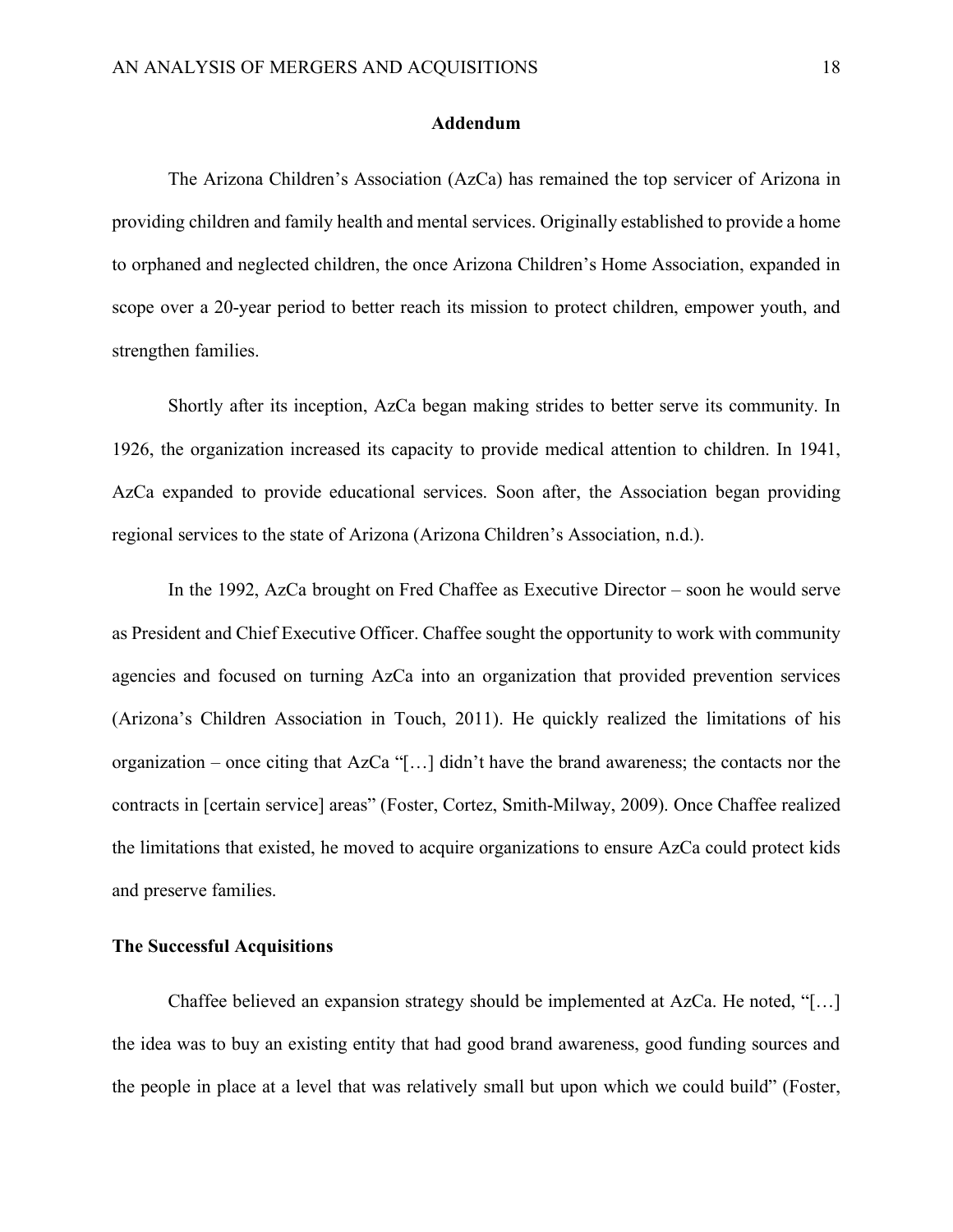Cortez, Smith-Milway, 2009). Once Chaffee identified the organizations that would fit in AzCa's culture, he moved forward with multiple acquisitions:

- 1999 Parent Connection
- 2000 Child Haven
- $\bullet$  2002 Las Familias
- 2004 Golden Gate Community Center
- 2006 New Directions Institute for Infant Brain Development
- 2008 Southern Arizona Center Against Sexual Assault (Butzen, 2009).

By 2008, AzCa's \$4.5M annual budget increased by \$6.5M, making their annual budget \$11M; soon they would have a \$40M annual budget due to the increase in services (Butzen, 2009). While the financial growth of AzCa was incredible, Chaffee credits the success of the acquisitions to the process used to determine what organization was selected and if the organization would be a great fit for AzCa. Since the first acquisition, Arizona Children's Association has developed and expanded their processes for evaluating organizations that could potentially merge or be acquired by AzCa. The process includes a 10-question evaluation that examines the service expansion possibilities; the geography; the compatibility with the AzCa brand; the compatibility with AzCa's organizational culture; and the financial feasibility (See Figure 2). Chaffee's process was critical to AzCa's 6 mergers because of the following reasons:

Public Identity – Chaffee was keen on maintaining the identity of all organizations

acquired. He noted " […] by acquiring these providers and keeping their names, we immediately had credibility in those services and in the communities in which they operate" (Cortez, Foster, Smith Milway, 2009). The maintenance of the identity not only helped the organizations keep their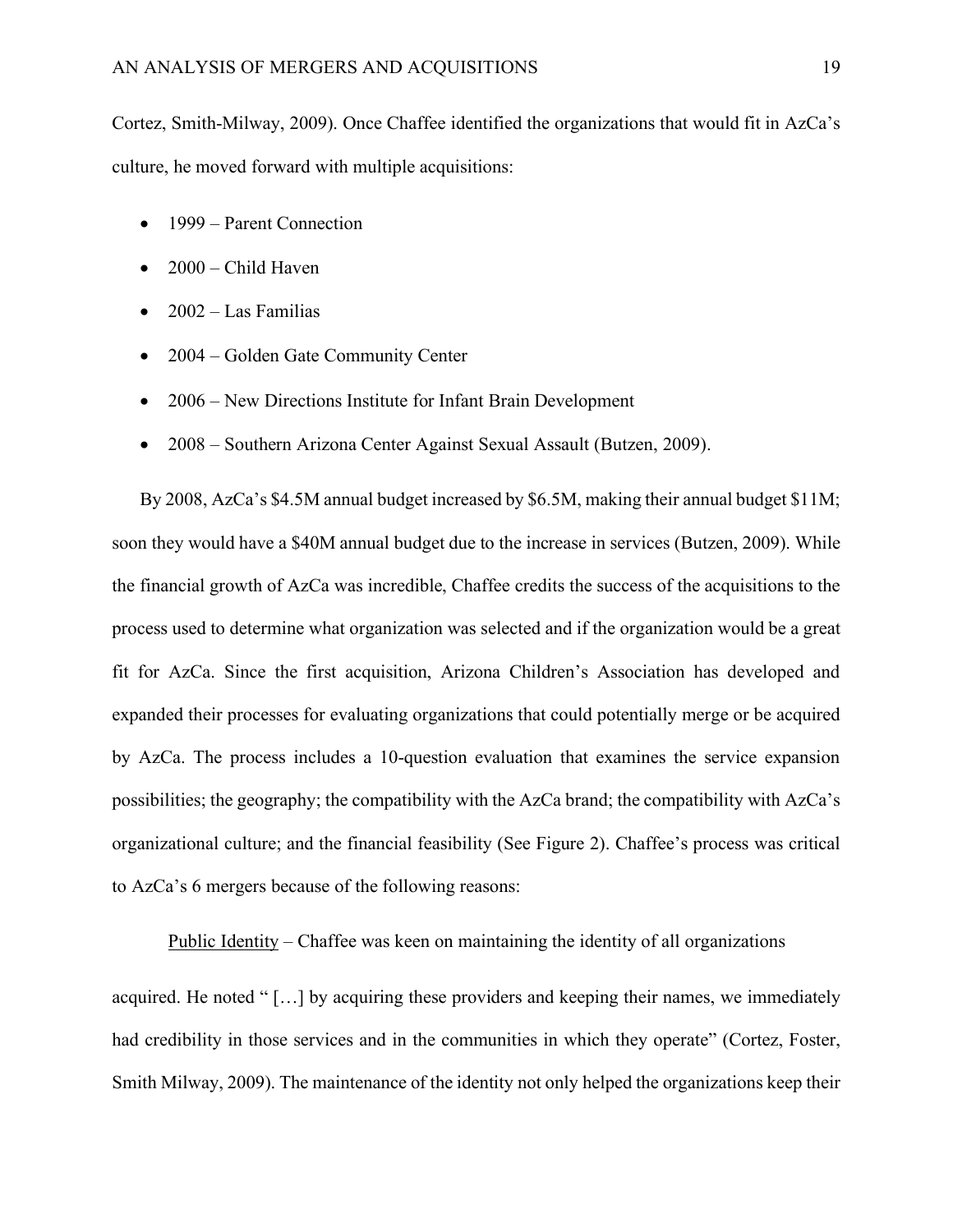names in the communities, but allowed the organizations to change very little about their structure or brand; AzCa even maintained the logos of each organization.

# Arizona's Children Association's Key Questions for **Initial M&A Evaluation**

#### **Strategic fit with services**

- 1) Does it fill a gap in AzCA's continuum of services?
- 2) Does it allow AzCA to become involved in services that meet the emerging needs/trends of the agency?

#### Strategic fit with geography

3) Does it provide critical mass in a rural area?

4) Does it enhance AzCA's critical mass, whether in urban or rural areas, by adding substance to vulnerable programs?

#### **Strategic fit with AzCA brand**

5) Does it enhance AzCA's marketability, our reputation, and our branding efforts?

#### **Organizational fit**

- 6) Are the missions, visions and cultures of the agencies compatible?
- 7) Does it strengthen AzCA's Board?

#### **Financial impact**

8) Is the merger/acquisition fiscally viable? 9) Does it enhance AzCA's ability to fundraise? 10) Does it post a short/long-term financial risk to AzCA?

*Figure 2 (Cortez, Foster, Smith Milway, 2009)*

Organizational Culture – in AzCa's 10-question evaluation they determine if the prospect is compatible with AzCa's mission, vision, and cultures; this inclusion of such a criterion suggests that Chaffee wasn't only concerned with the financial profile of the prospect, but wanted to ensure the organizations' cultures could fit together. The ability for cultures to come together limits the disturbances experienced during organization-wide changes and makes the transition from

organization A to organization B more seamless.

Slow Implementation – Chaffee chose to acquire one organization at a time; he even cites that M&As take 15 to 28 months to complete (Butzen, 2009). This slow implementation ensured that Chaffee could carefully plan, implement, and monitor each acquisition using his evaluation processes.

#### **The Failed Acquisition**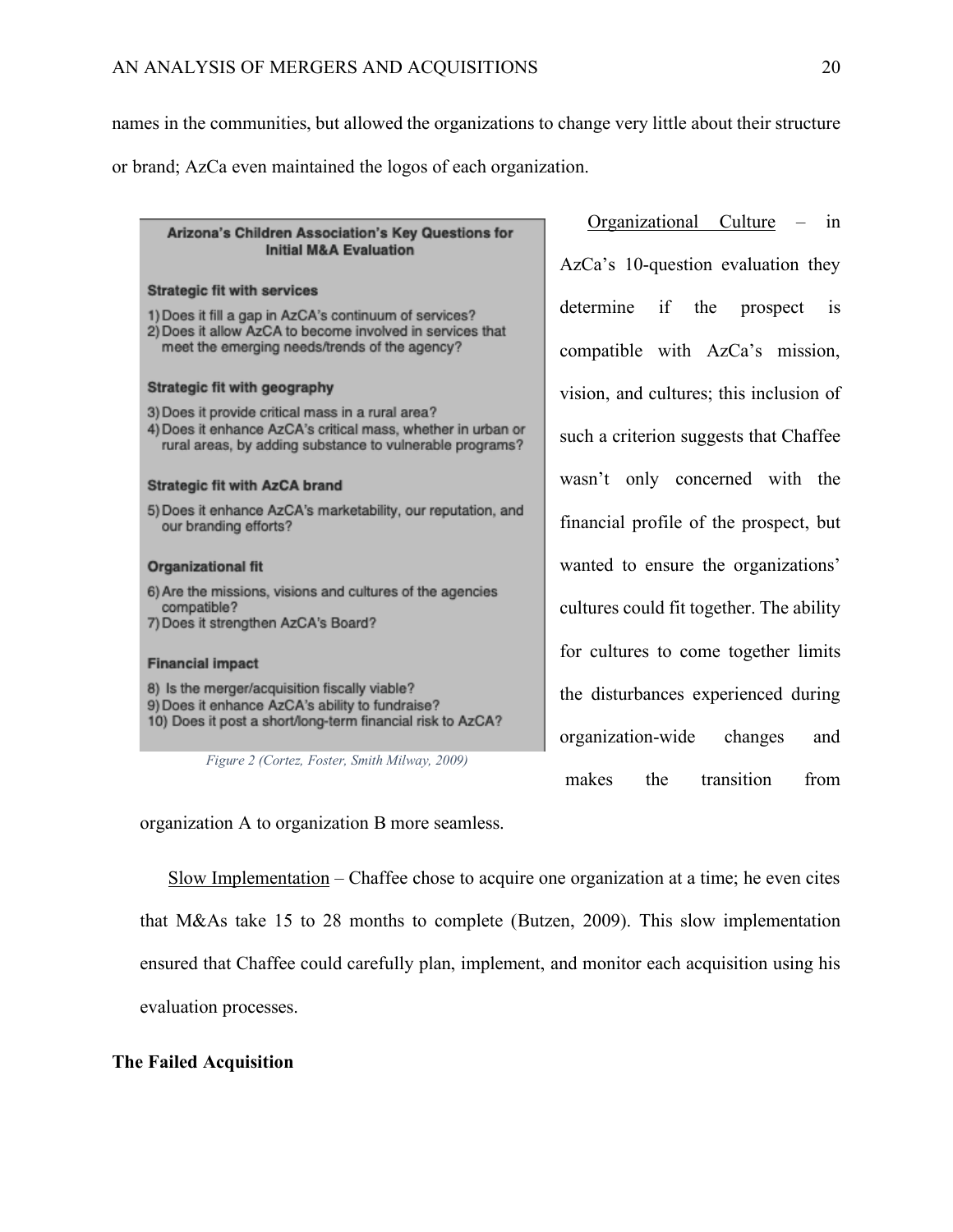At the beginning of 2012, Chaffee stepped down as President and Chief Executive Officer, soon after Michael Coughlin replaced Chaffee as head of AzCa. Immediately after filling the role of President, Coughlin wanted to examine a potential M&A with Child and Family Resources. Child and Family Resources was virtually the same size as AzCa (Smith Milway, Orozco, Botero, 2014). While AzCa's board of directors knew this potential M&A would be the largest one for AzCa to undergo, they authorized Coughlin to move forward with research. Soon after Coughlin's leadership team would share concerns to the board regarding the viability of the M&A. Coughlin continued the support the M&A, but his team and now the board opposed him. After much opposition, the AzCa board ended the investigation of the M&A.

While Coughlin's process incorporated some elements of planning, key reasons that caused the potential M&A to be a failure include:

Trust – Coughlin attempted to undergo a M&A too early in his career with AzCa. At this time in his career, he did not yet establish trust with the board of directors or his leadership team Trust is critical in ensuring internal affairs are in place, any tension or major personnel issues among leadership need to be resolved prior to a M&A.

Internal Communication – The lack of internal communication stemmed from the lack of trust. Coughlin did not communicate with his leadership team to understand their apprehensions regarding the M&A. Additionally, the opposition between Coughlin, his leadership team, and the board suggested internal communication issues that should be resolved prior to an M&A.

Personal Disillusionment – while not a reason for the failure, it was clear that Coughlin overestimated the success of the M&A when he went against his leadership team in suggesting it